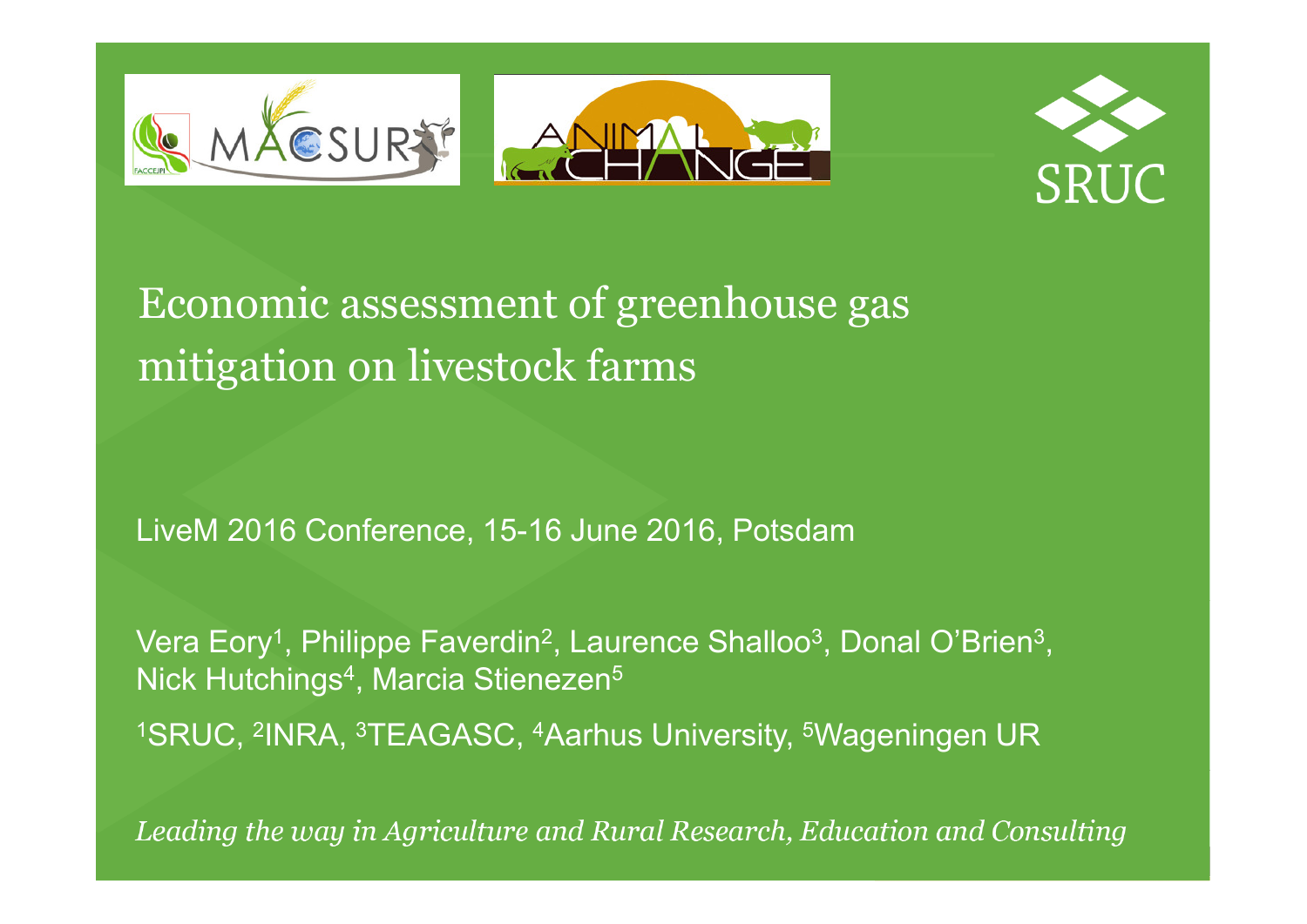# Farm level assessment



- GHG, N: biophysical model (FarmAC)
- F<mark>inanc</mark>es: partial budgeting
- Farms:
	- –Maritime grass-based dairy
	- –Maritime grass-based beef
- •**Mitigation measures:** 
	- –Reduced N fertilisation, grass-clover mix, improved pasture quality, longer grazing, nitrification inhibitors, improved genetics of dairy, earlier finishing of beef

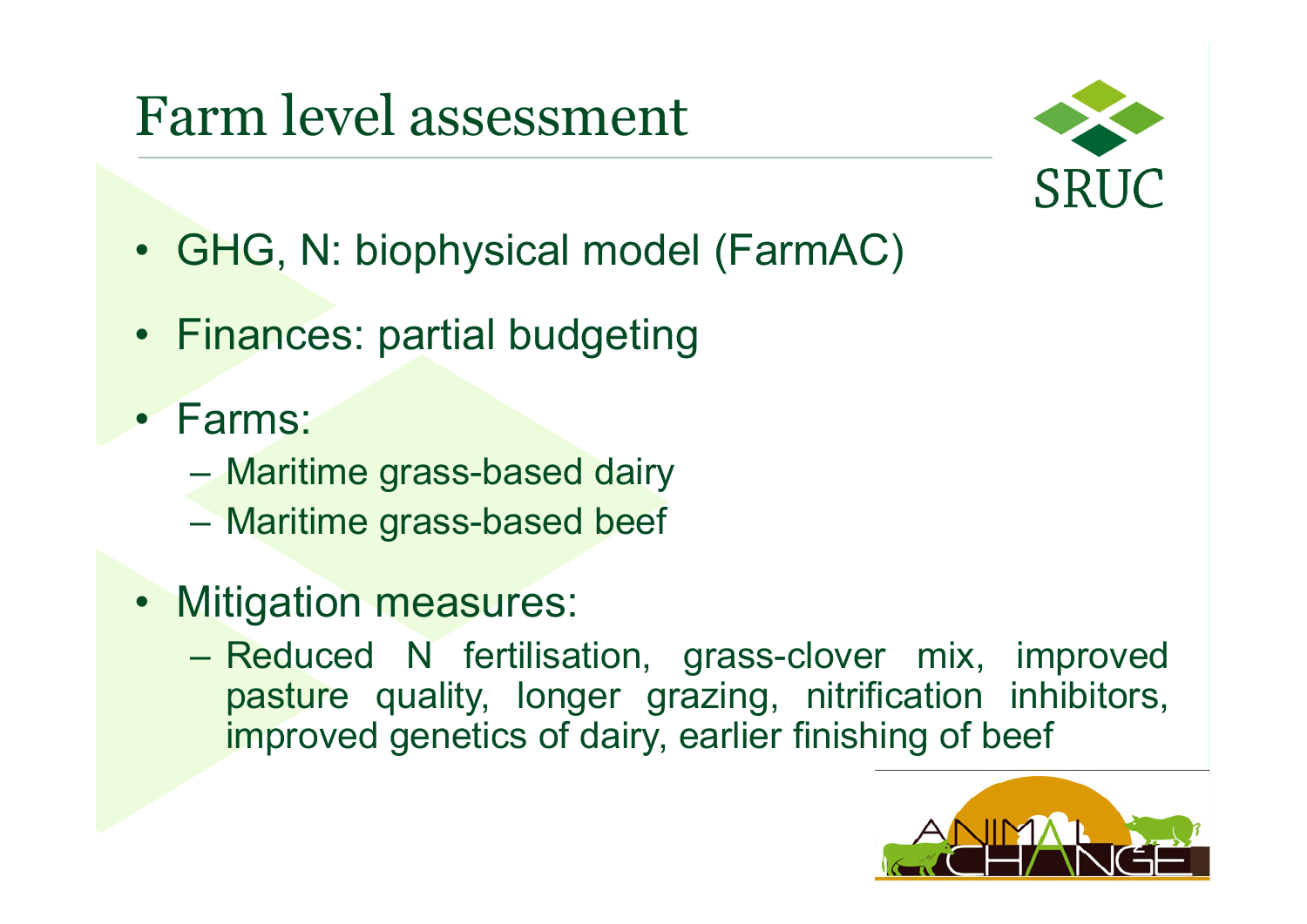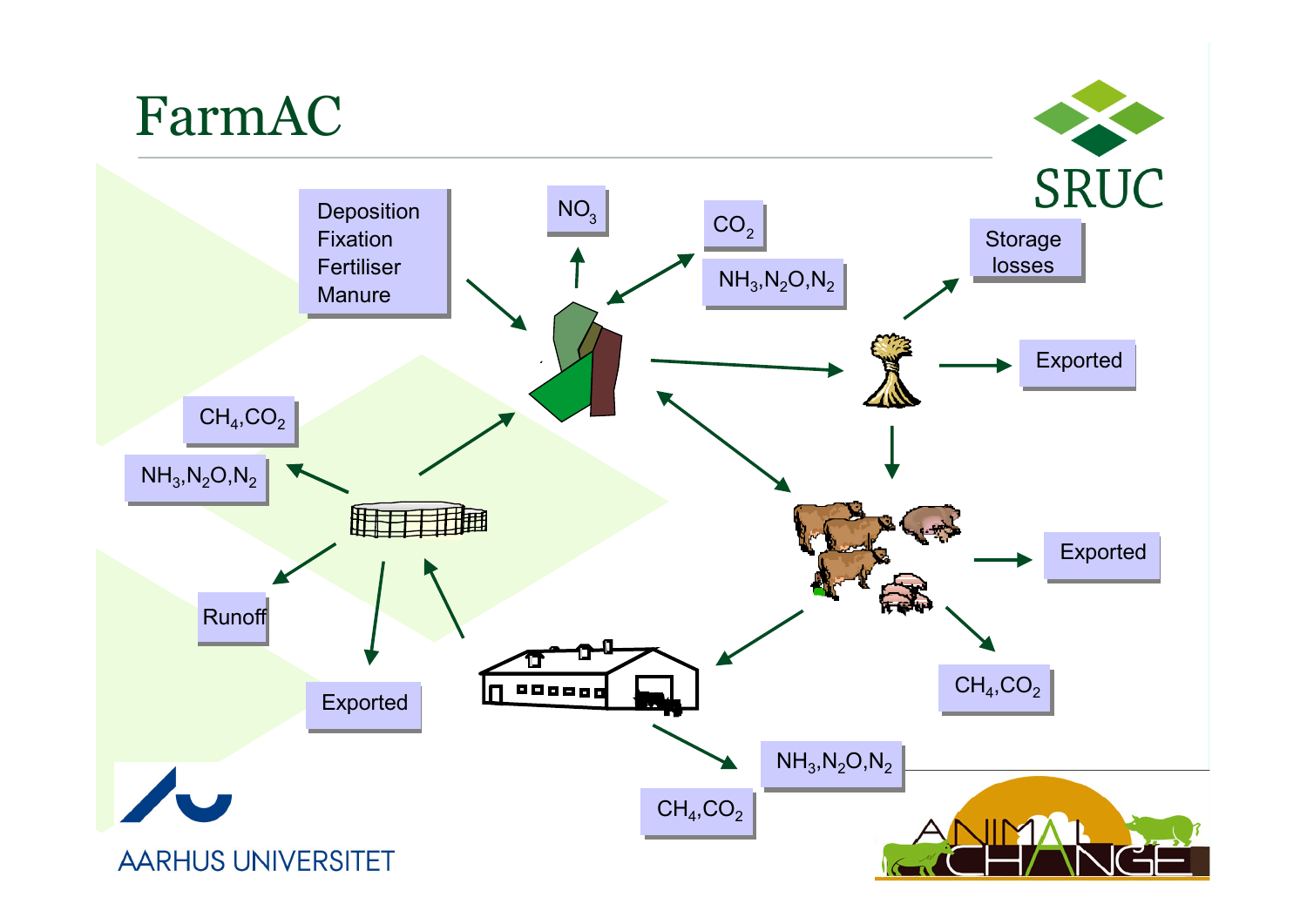# Farms' description summary



|                                      | <b>Maritime</b><br>dairy | <b>Maritime</b><br>beef |
|--------------------------------------|--------------------------|-------------------------|
| Farm size [ha]                       | 35.2                     | 47.2                    |
| Grazed pasture [ha]                  | 21.8                     | 24.5                    |
| <b>Grass silage [ha]</b>             | 13.4                     | 22.7                    |
| Number of cows [head]                | 66                       | 35                      |
| Urea used [kg N/yr/farm]             | 2,532                    | $\overline{0}$          |
| CAN used [kg N/yr/farm]              | 2,686                    | 3,211                   |
| Concentrate imported [kg DM/y/farm]  | 49,126                   | 27,978                  |
| Grass silage imported [kg DM/y/farm] | 1,851                    | $-7,087$                |

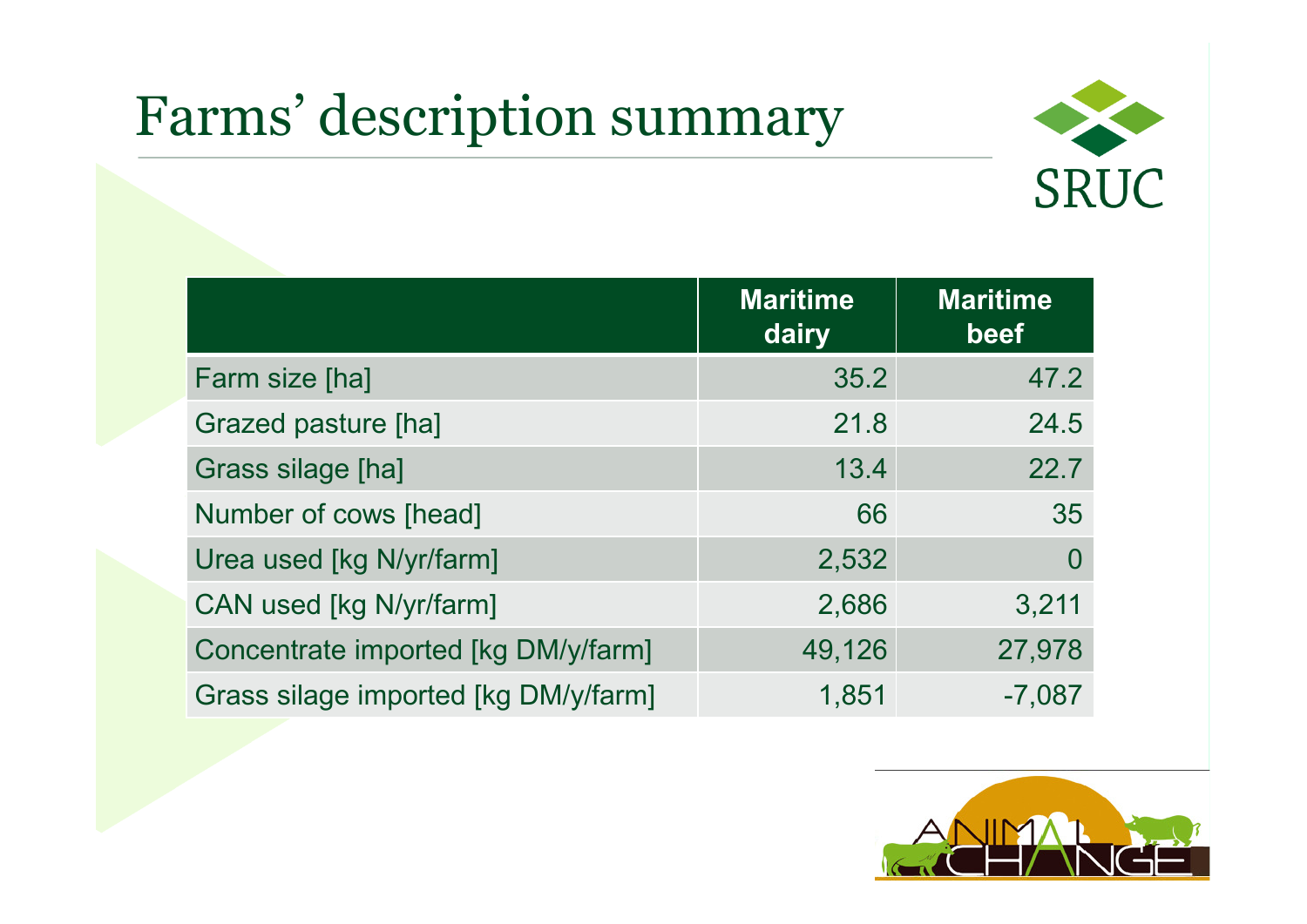# Financial data summary



| Urea price [EUR(2011)/t N]                    | 878   |
|-----------------------------------------------|-------|
| CAN price [EUR(2011)/t N]                     | 1,185 |
| Concentrate price [EUR(2011)/t fresh matter]  | 284   |
| Grass silage price [EUR(2011)/t fresh matter] | 30    |
| Reseeding cost [EUR(2011)/ha]                 | 250   |
| Clover seed price [EUR(2011)/kg]              | 8     |
| DCD price [EUR(2011)/kg]                      |       |
| Milk price [EUR/kg]                           | 0.345 |
| Average heifer/steer price [EUR/kg LW]        | 1.9   |

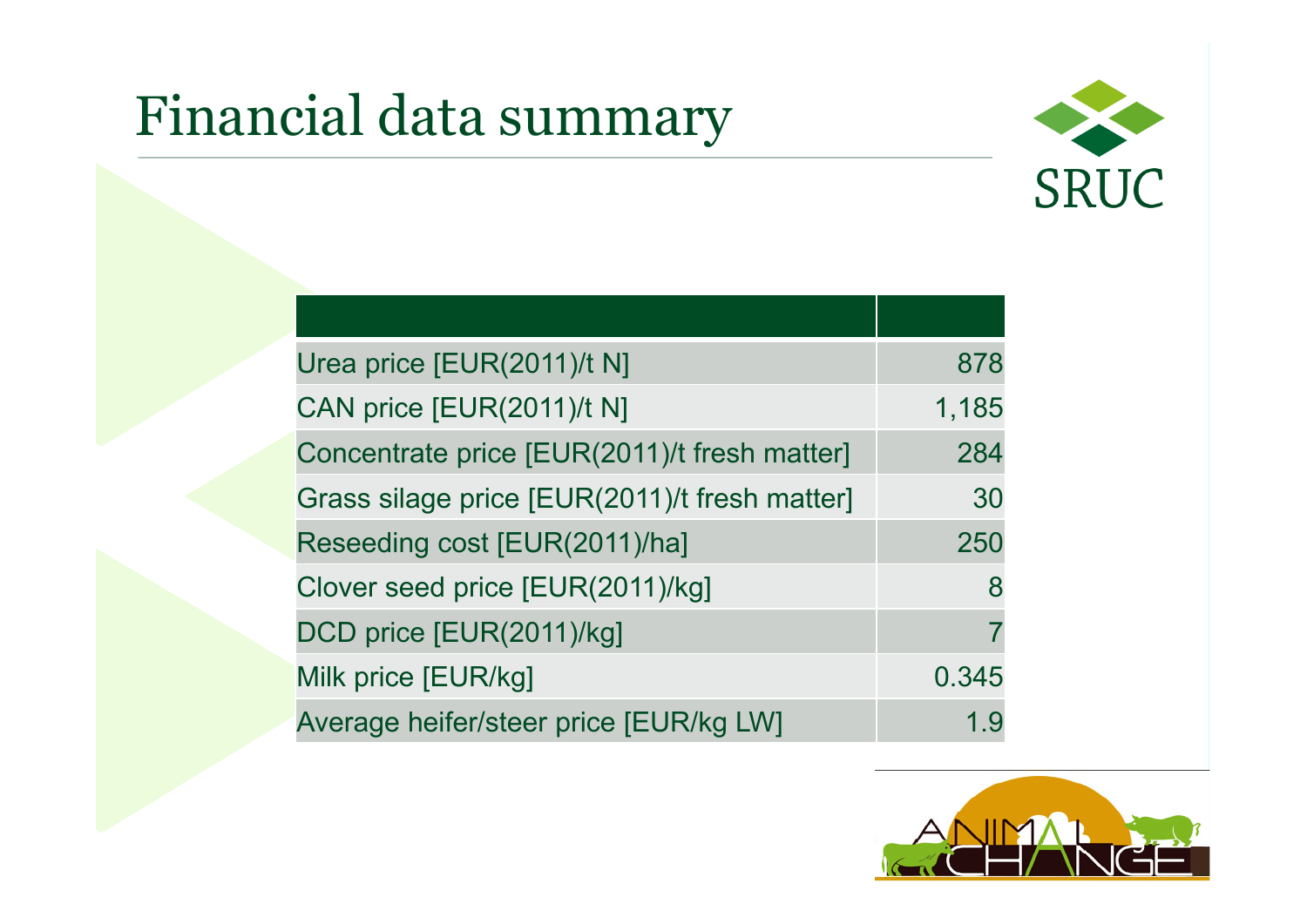# Mitigation option assumptions

- • Reduced N fertilisation
	- -5% synthetic N, -4-6% grass yield, +3-4% forage utilisation
	- No technical cost
- • Grass – clover mixture (7-10% clover)
	- -16% synthetic N, same grass yield, +4% milk yield/growth rate
	- Seeding cost €8/ha/y, no change in reseeding frequency
- •Improving pasture quality trough better management
	- Increased digestibility (assuming rotational grazing), +2% milk yield /growth rate
	- Reseeding frequency increased
	- Improved genetics (dairy farm only)
		- +5% milk yield/growth rate
		- No technical cost (assumption: artificial insemination in the baseline)
- • Earlier finishing (beef farm only)
	- -8% synthetic N,
	- No technical cost
- •Nitrification inhibitors

•

- -9% synthetic N, 10kg/ha/y DCD, +2% milk yield/growth rate
- DCD cost €17/ha/y
- • Longer grazing (+5 days)
	- $-$  -0.5% synthetic N, +1% milk yield/growth rate
	- No technical cost



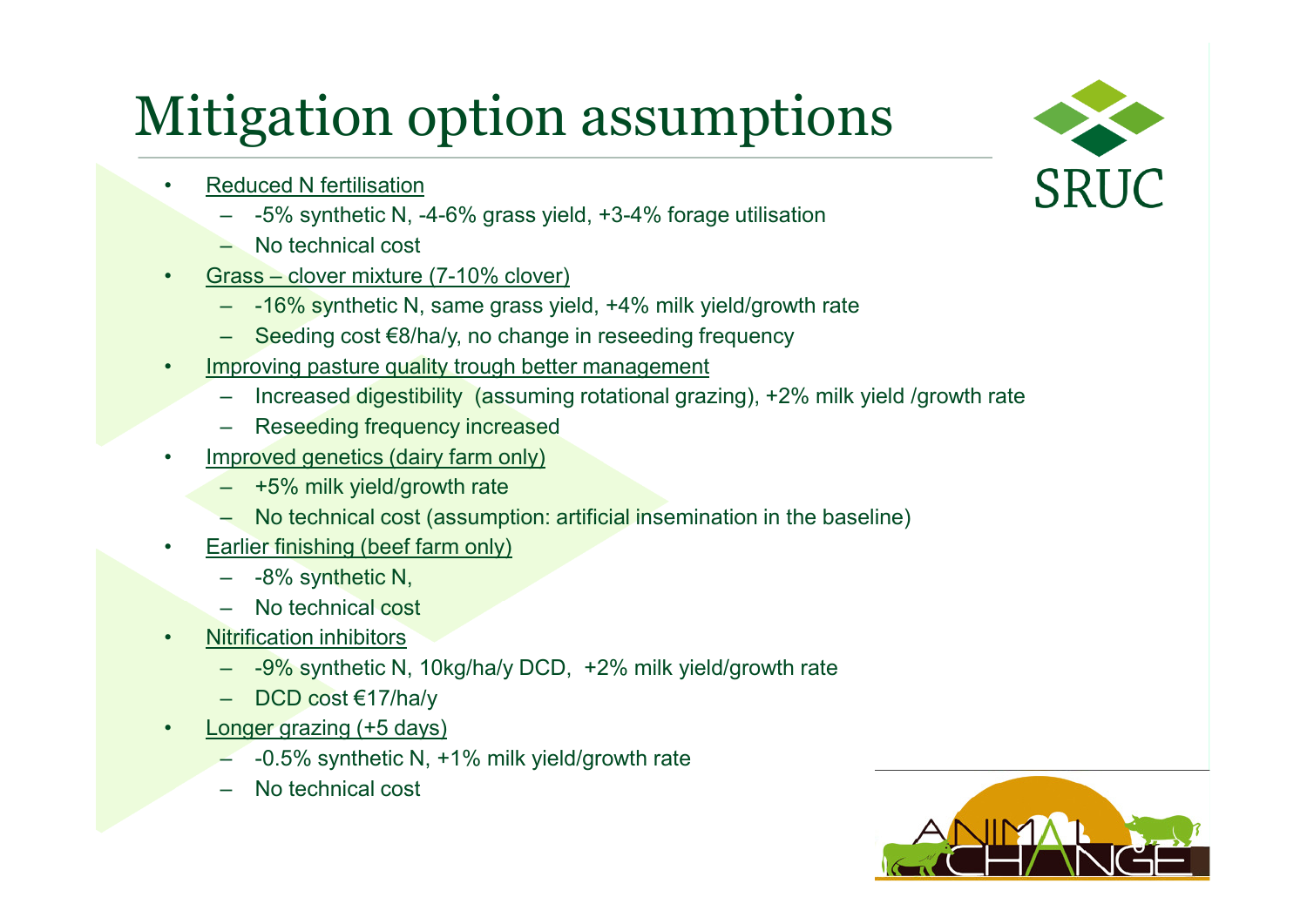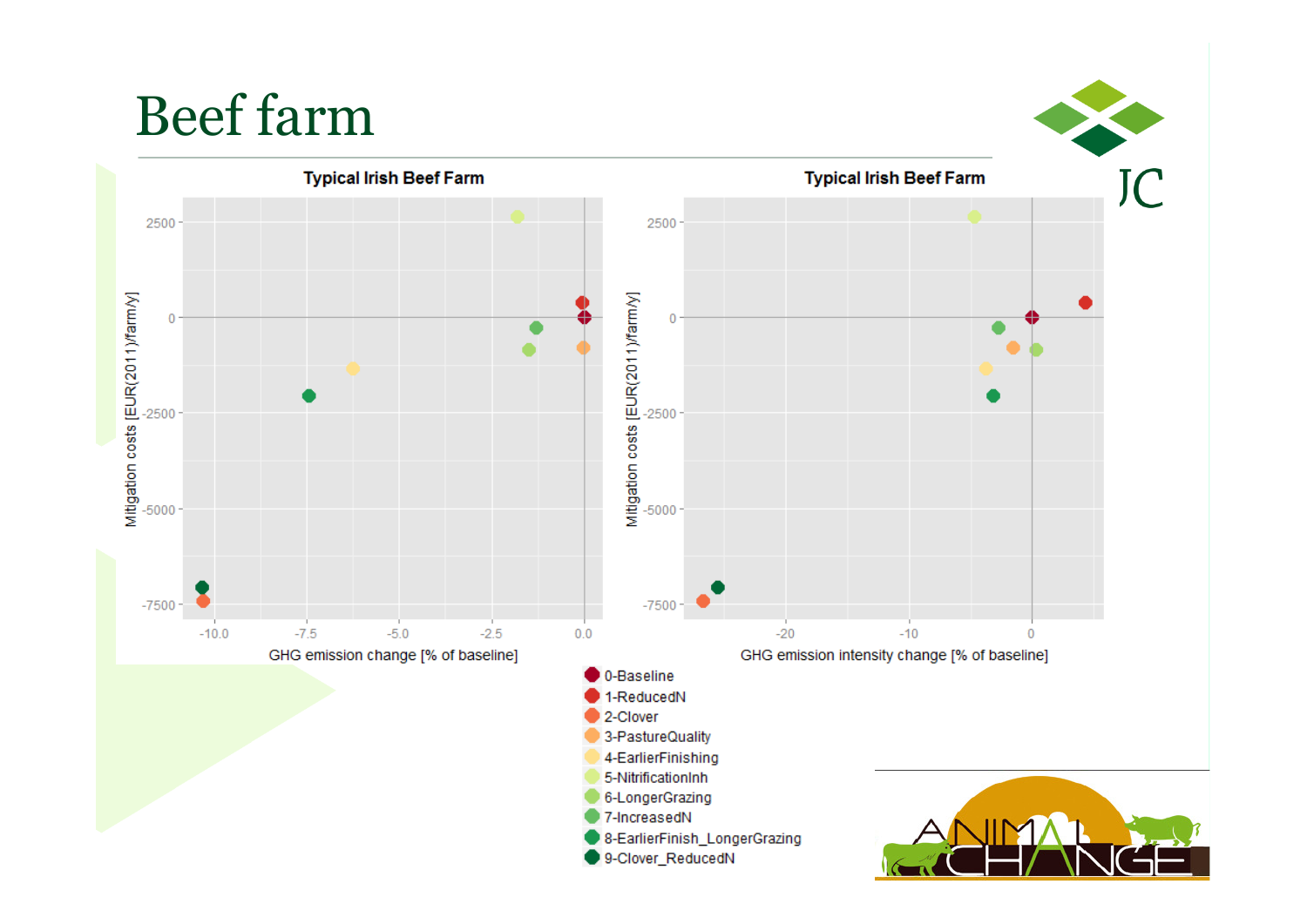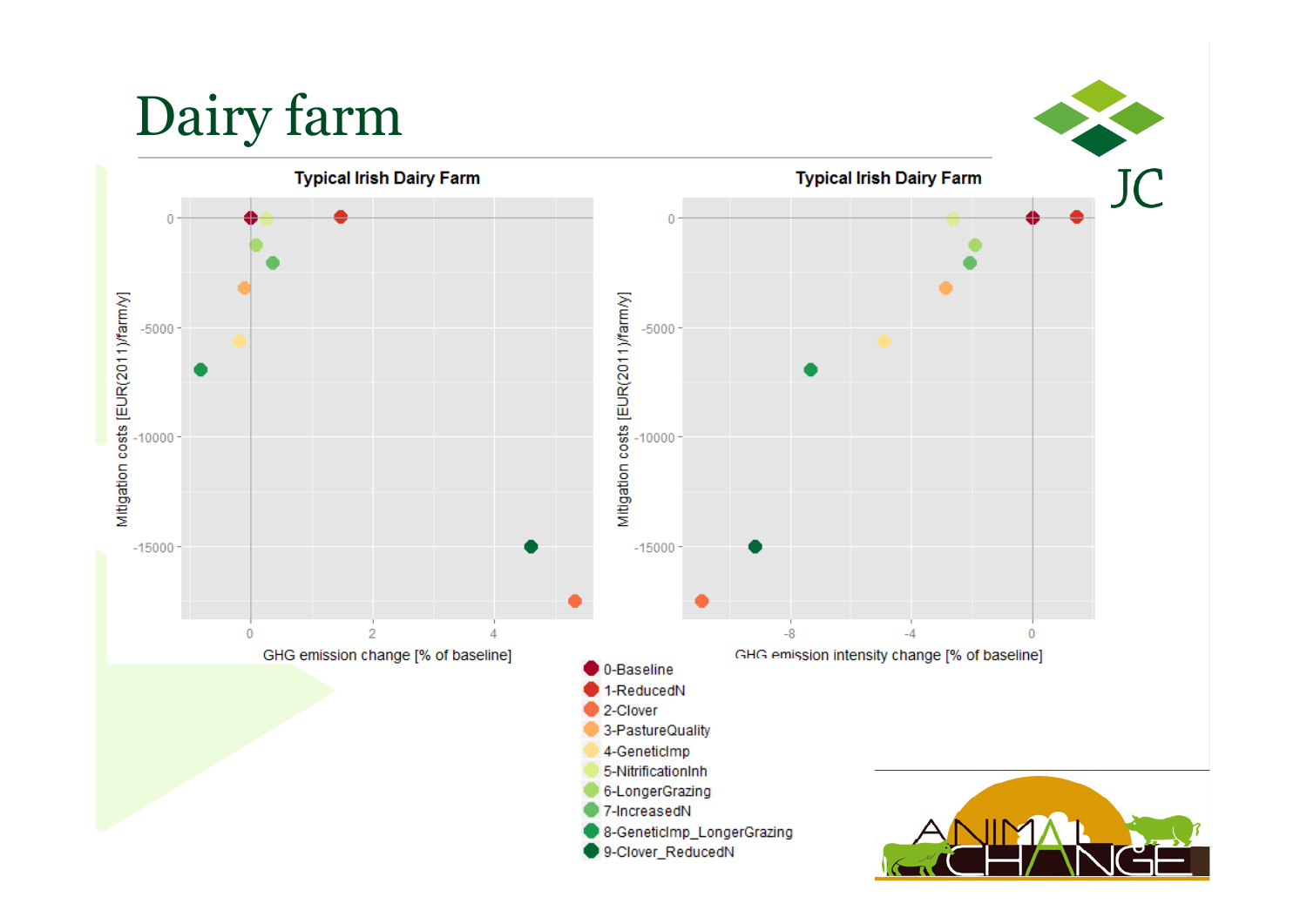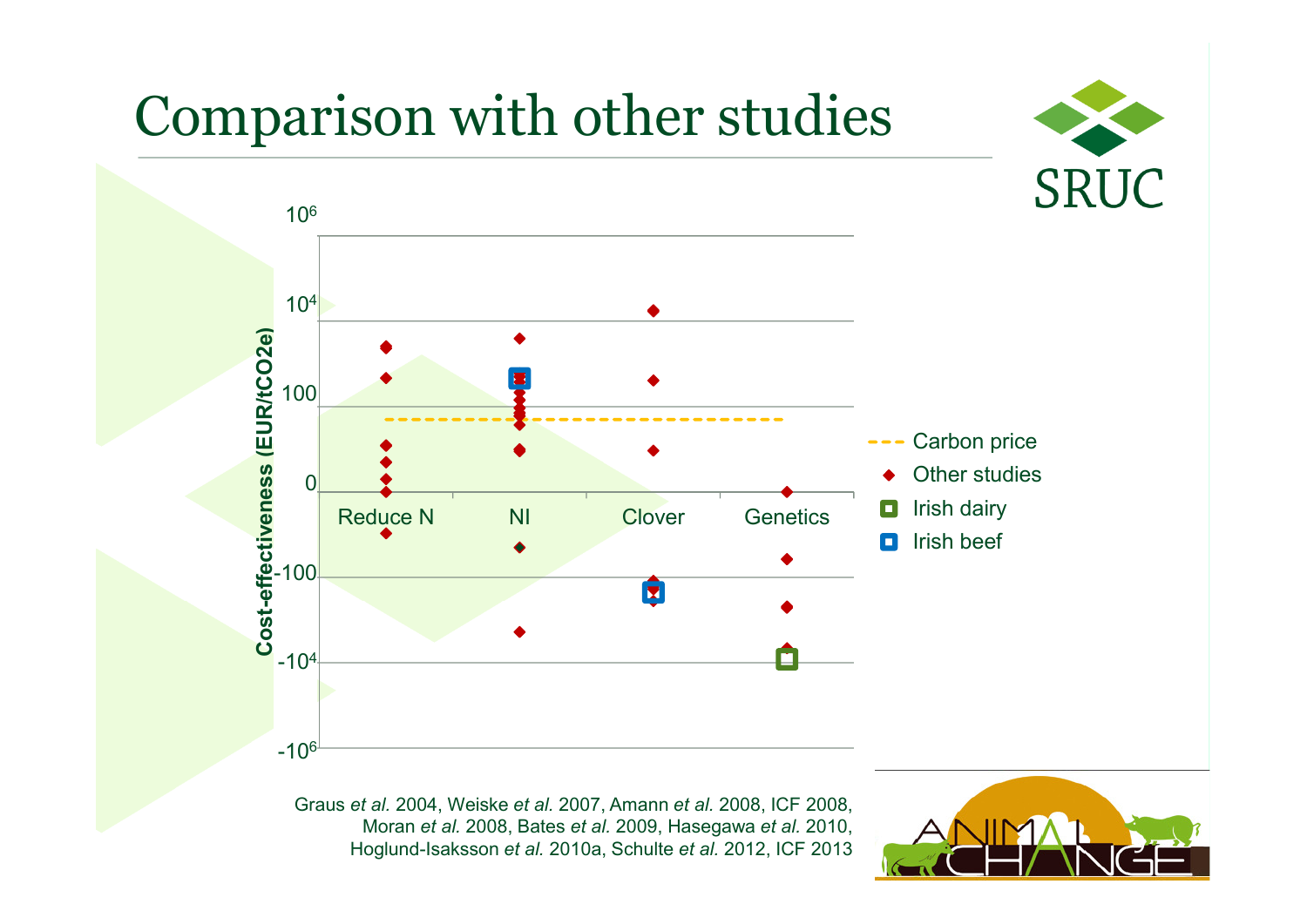# Conclusions



- • Emission intensity or absolute reduction?
	- Currently mixed policy messages
- • Mitigation by individual options are low
	- Need for "packages"
- $\bullet$  Most of the selected measures have negative costs (technical costs only!), though many implies improved management practice
	- Barriers (time/effort of implementation, perceived risk of reduced yield, lack of information/trust)
	- –Framing the message: focus on efficiency and profitability
- • Both implementation and effects are different on different farms
	- Information/advice should be farm-specific as much as possible